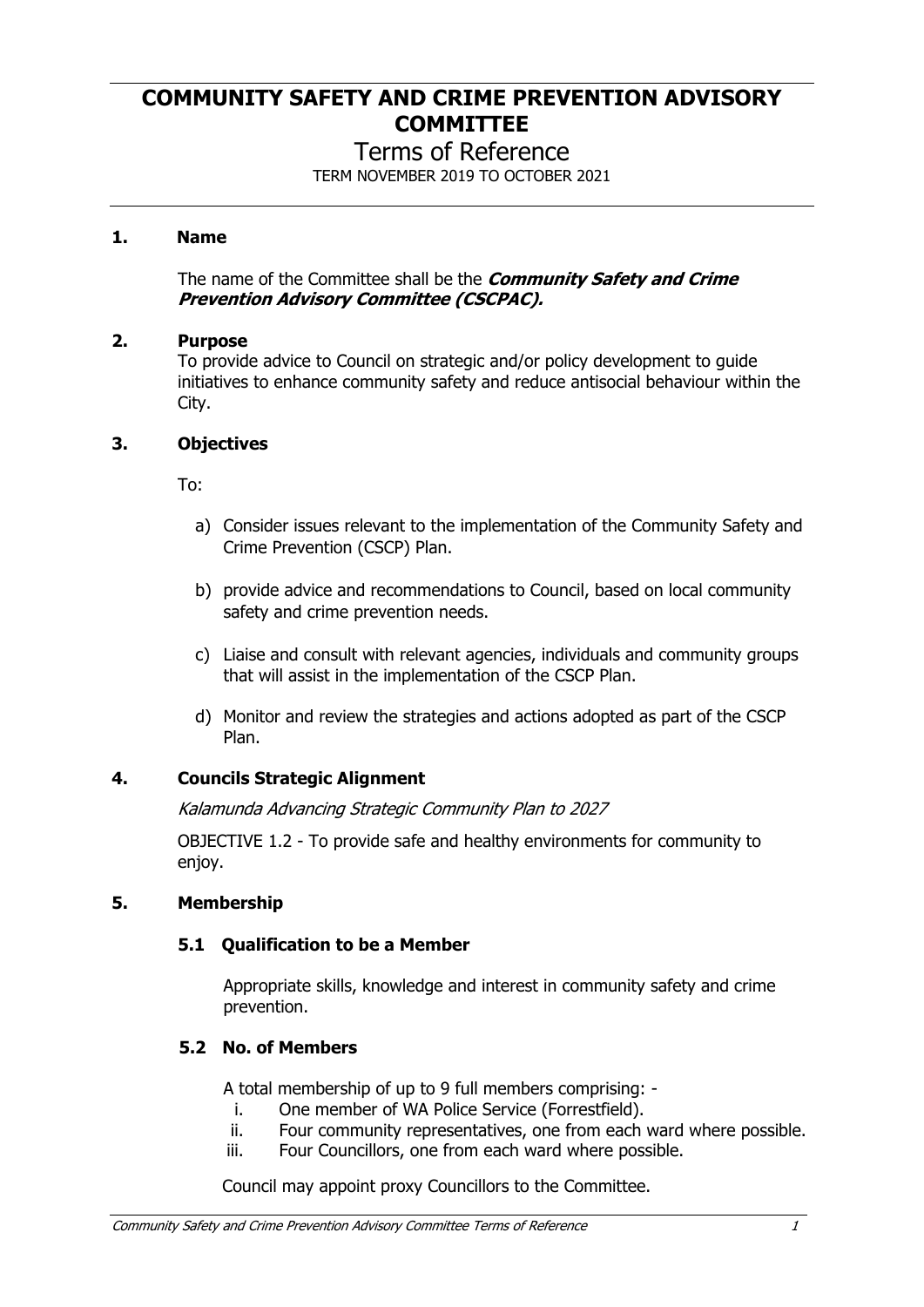### **5.3 Deputy Members**

All Council delegates are required to have a deputy appointed and all other members may have an appointed Deputy who is to attend meetings in the absence of a member.

### **5.4 Term of Appointment**

Appointment is for up to two years and reviewed and members are eligible for reappointment, following each council ordinary election.

Members may be eligible for reappointment at the end of their tenure

#### **5.5 Resignation or Termination of Membership**

- i. Membership will be reviewed should a member miss three consecutive meetings without approved leave of absence and the Committee may choose to recommend to Council that the member is removed.
- ii. A committee member may resign from membership of the committee by giving the Chief Executive Officer or the committee's presiding member written notice of the resignation.

#### **6. Election of Presiding Member and Deputy Presiding Member**

The election of the Presiding Member and Deputy Presiding Member will be conducted in accordance with the provisions of the *Local Government Act 1995*.

#### **7. Meetings**

## **a) Conduct of Meetings**

All meetings will be conducted in accordance with the provisions of the *Local Government Act 1995* and the City's Standing Orders Local Law and the City of Kalamunda Code of Conduct.

#### **b) Inductions**

All Members will be required to attend an induction which will be held prior to the first meeting of a committee following a Council election.

#### **c) Scheduling of Ordinary Meetings**

The Committee shall meet at least quarterly and can increase the frequency of meetings if required and in consultation with the city to ensure resources are available. Meetings should be held on a regular date and time to be determined by the committee.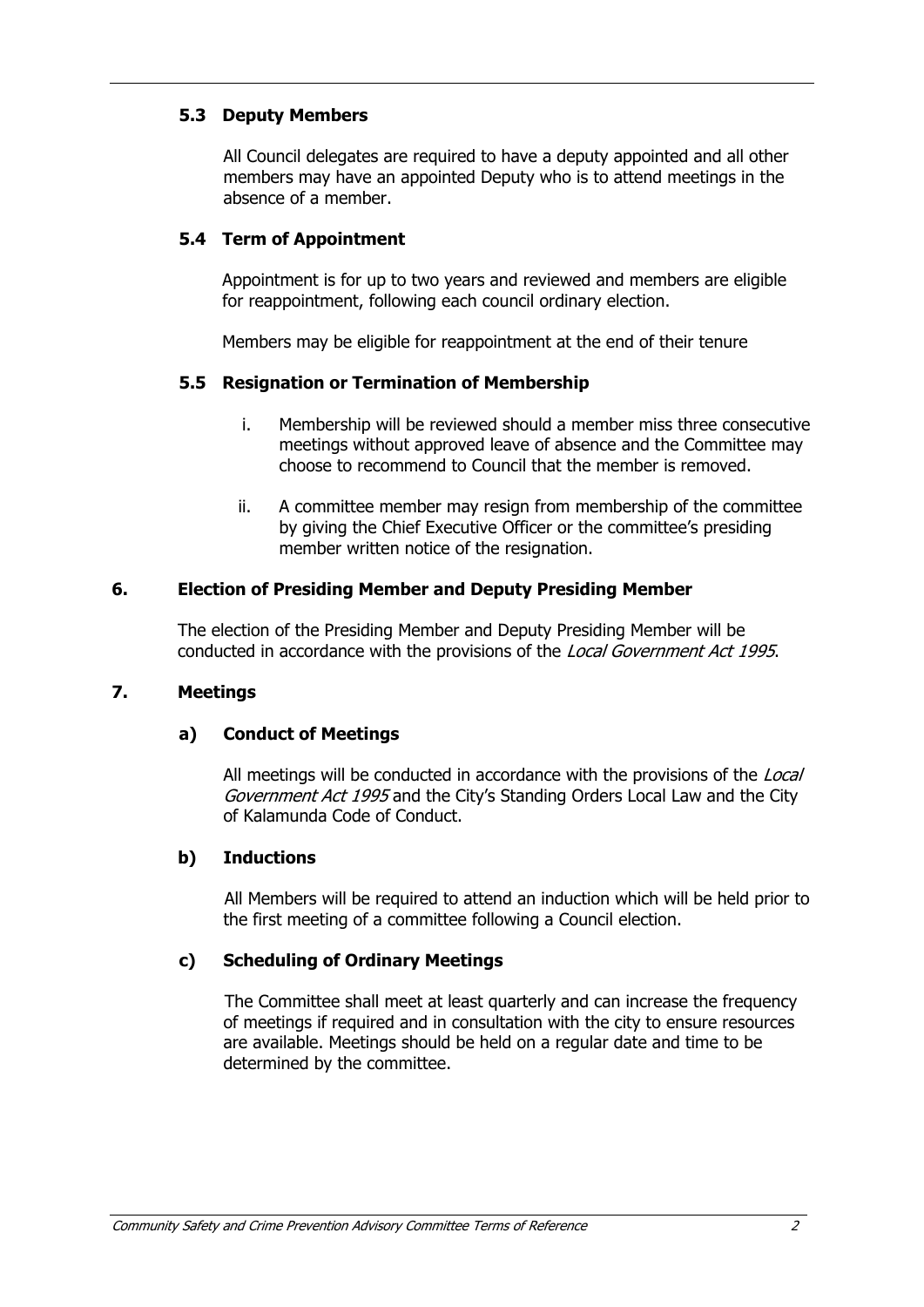## **d) Special or Extra Meetings and Working Groups**

A Special or extra meeting can be called by: -

- i. A majority decision of the Committee
- ii. The presiding member of the Committee
- iii. By at least  $1/3^{rd}$  of the members of the committee

A Committee may also choose to form working groups from its membership or to second others with specific skills for undertaking specific tasks required by the Committee.

## **e) Quorum**

A quorum shall consist of at least one half of the appointed members.

## **f) Disclosure of Interests**

All Committee Members are required to disclose any financial, proximity or impartiality interests they may have in any matter to be discussed at the meeting.

## **g) Voting**

Each appointed member present shall have one (1) vote. In the event of a tied vote, the Presiding Member is to cast a second vote.

City of Kalamunda Officers supporting the Committee do not have voting rights.

## **h) Agendas and Minutes**

- i. Agendas and Minutes will be administered by the Chief Executive Officer or their delegate.
- ii. A City of Kalamunda Officer will be appointed by the Chief Executive Officer as the Secretary to the Committee.
- iii. A call for agenda items and notices of meetings will be distributed electronically by the Secretary 10 working days prior to each meeting. Members are to submit any agenda items within 2 working days.
- iv. A draft Agenda will be sent electronically to the Presiding Member 8 working days prior to committee meeting for sign off.
- v. The City and the Presiding Member may choose to meet to discuss agenda items prior to finalising an agenda.
- vi. Agenda items along with any supporting papers are to be sent to the committee members no later than 5 days prior to meeting. This allows time for members to consider the item and make an informed decision.
- vii. Late or urgent agenda/business items may be accepted for consideration by the Committee by the Presiding Member.
- viii. If there are no agenda items the City's administration in consultation with the Presiding Member, will advise all members the scheduled meeting is cancelled.